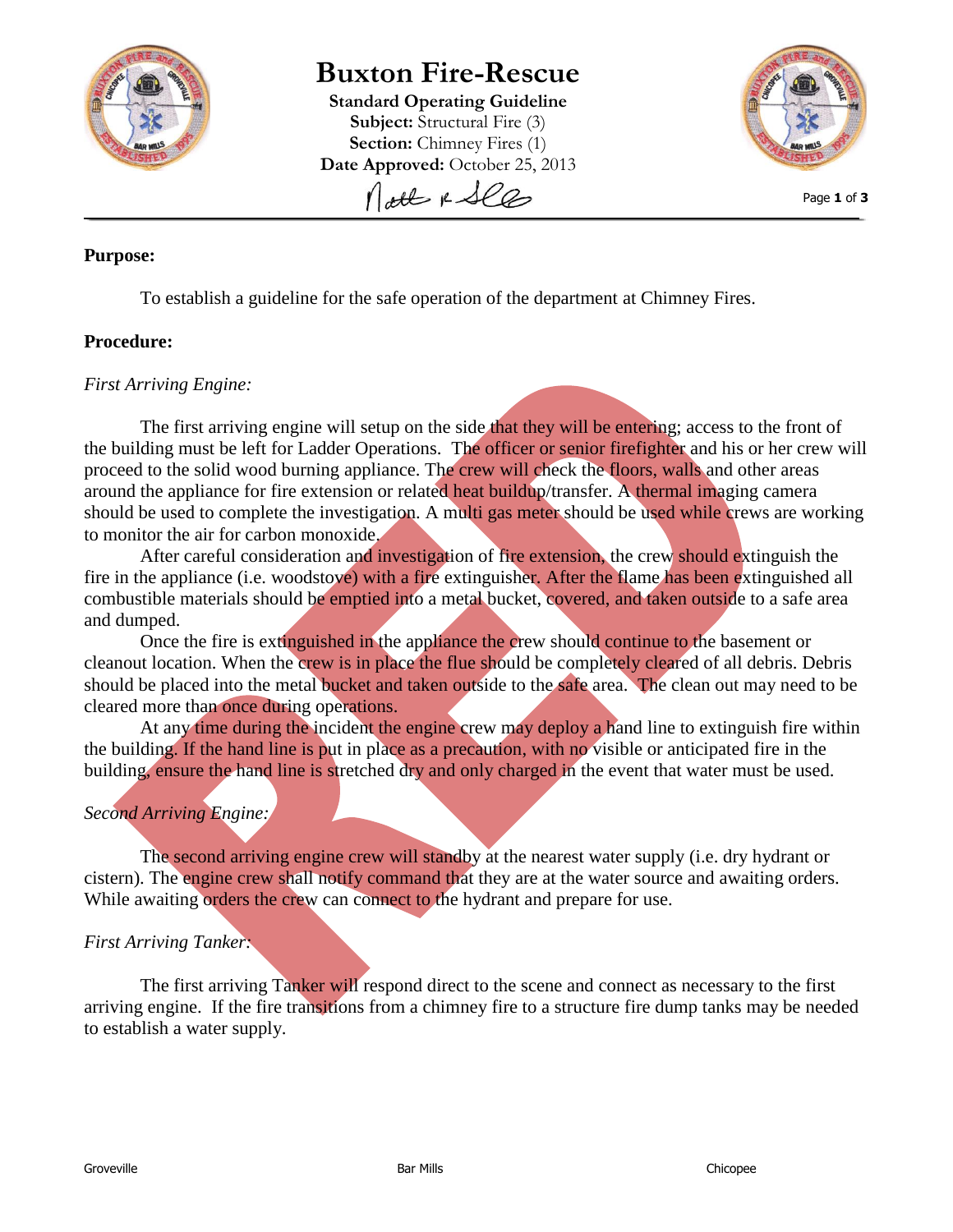## *Ladder Crew:*

The officer or senior firefighter and his or her crew will advance to the roof per command (roof tools are not limited to the following: SCBA's, handlight's, chimney weights (porcupine) and at least 1 portable radio). If ground ladders are required to access the roof and chimney area, the roof crew will use a roof ladder for added safety. Command will establish a monitored safety zone for falling objects from the roof.

The ladder crew should work directly with the engine crew when dropping chains (porcupine) to clear creosote from the chimney flue. Both companies should coordinate the operation to ensure the safety of everyone.

## **Operational Points:**

- During operations the homeowner/building owner should not be in the home, or in the hazard area. If they need a warm place to sit, be as accommodating as possible during operations.
- Extinguish the fire in the solid fuel burning appliance. Remove all ashes and unburned logs and place in a pile outside the residence. Ensure that the pile is a safe distance from the building and is in a spot that the homeowner has approved. Also ensure the pile is fully extinguished prior to incident termination.
- Extinguish the fire in the chimney (with chains or by what means necessary to remove creosote buildup from the chimney flue)
- After the chains have been used in the flue, the remaining creosote should be cleaned out of the solid wood burning appliance and the basement cleanout.
- During the operation use appropriate ventilation measures to keep the smoke damage to a minimum.
- Air monitoring should be done during all operations to ensure the atmosphere is not dangerous to firefighters and eventually the homeowners to breath.

## **Special Considerations:**

- If the fire is contained to the chimney and there is no fire extension, interior crews should spread salvage covers to ensure that floors are not scuffed or soiled by the high traffic of firefighters entering and exiting the building to dispose of ash.
- Any problems found with the stove or chimney must be documented and given to the homeowner.
- Keep the manpower *inside the residence to a minimum*. These incidents have proven to be great Public Relation tools if handled correctly.
- Check all smoke alarms in building before leaving the scene. Replace detectors that are not operational or if no detectors are found give the homeowner a detector.
- If during extinguishment efforts, the crews believe there was damage done to the chimney/flue, or that the chimney/flue is dangerous, this should be noted and the homeowner shall be advised that before future use it shall be repaired/inspected by a qualified person.